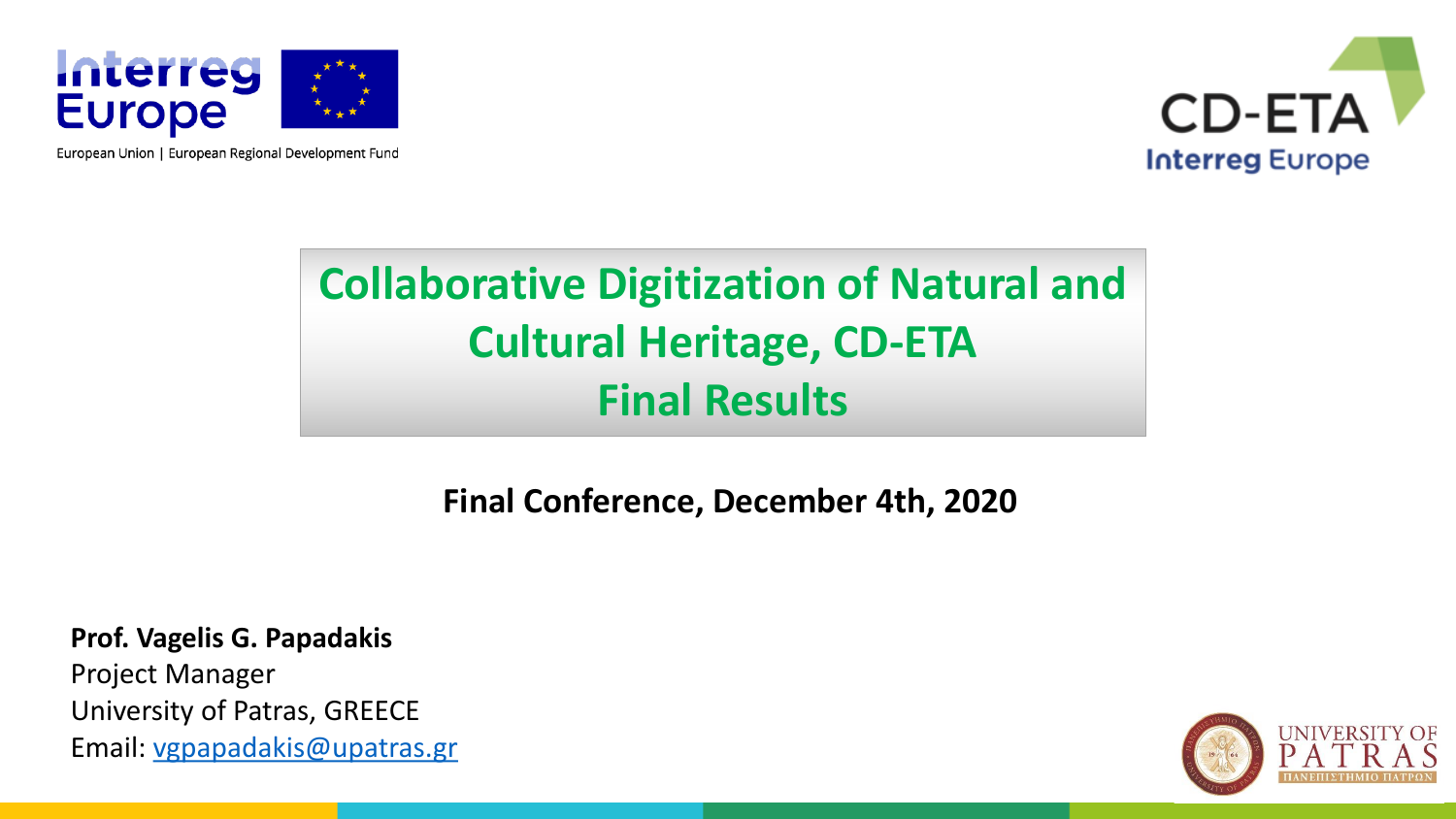

### **Policy tools and funding sources**

- ➢ The **Regional Operational Programme (ROP) 2014-2020: Investments in Growth and Jobs, Western Greece** has included ambitious aims to protect the natural environment, preserve cultural heritage, maintain areas of particular environmental and aesthetic value and develop the natural and cultural resources of the area.
- **Thematic Objective 6: "Preservation and protection of environment and promotion of resources efficiency"** gives particular emphasis in the transformation of the tourism product through the upgrading of culture, which is a priority area of the regional smart specialization strategy.

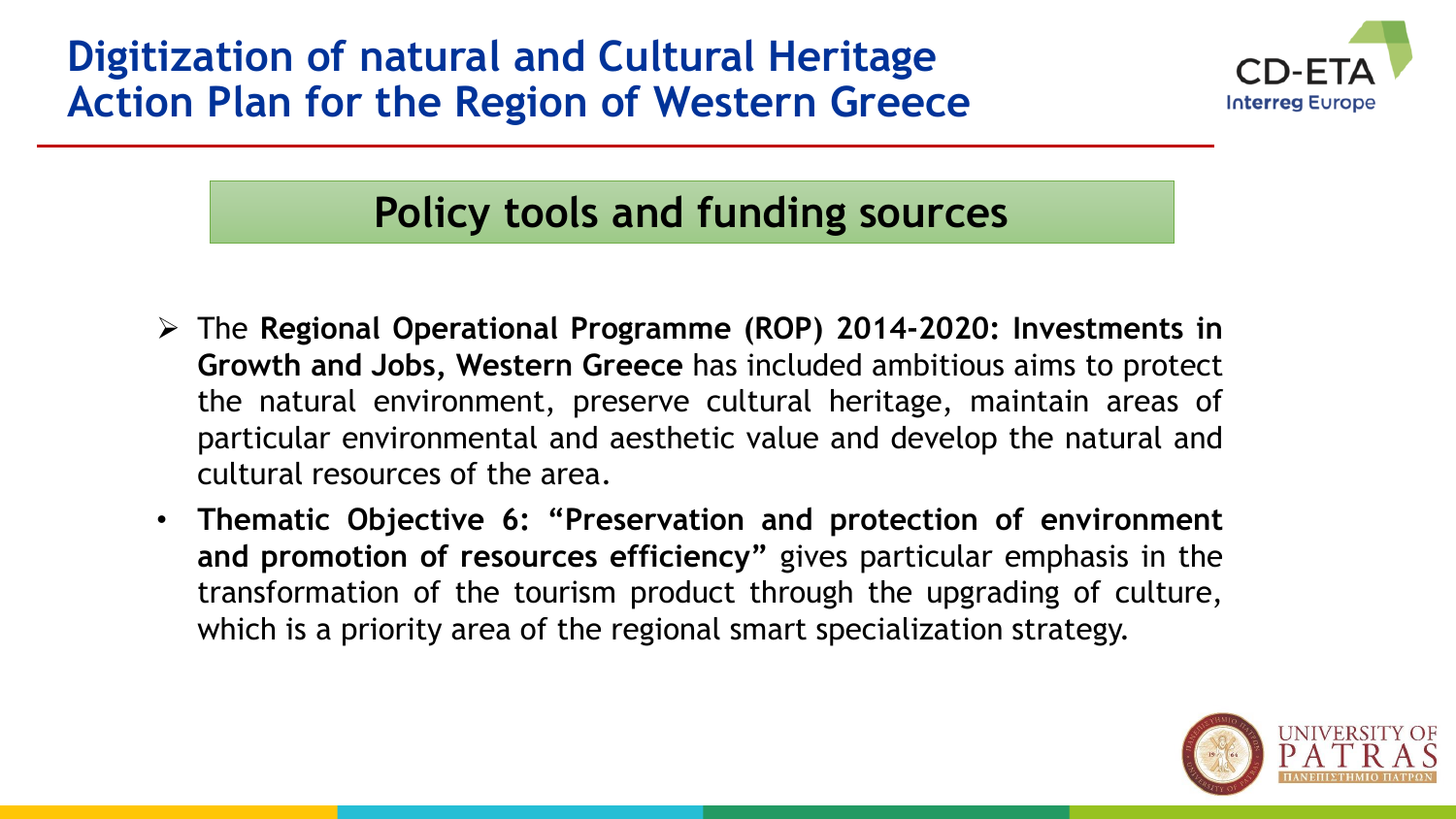# **Actions for the elaboration of ROP of Western Greece**

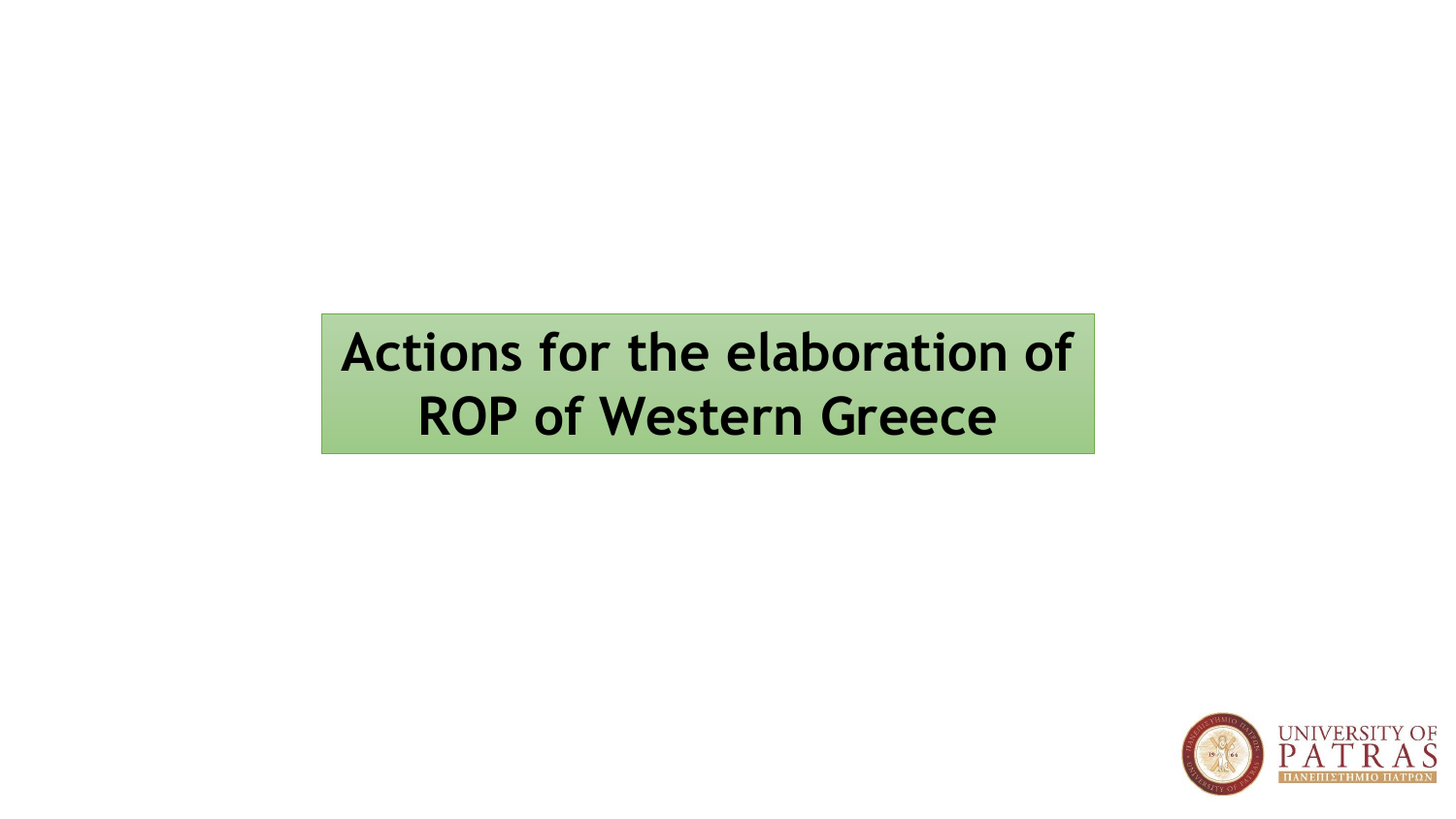

#### **Action 1: Creative industries and culture**

| <b>ID of the Call</b>             | The call will support the following groups:<br>Creative Industries: It concerns very small businesses which are activating in the design, promotion,<br>valorization of cultural heritage with the use of digital and innovative technologies<br>Publication, typography and bookbinding, museums which combine creative features for the digitation of<br>books, archives, photographs, pictures                            |  |
|-----------------------------------|------------------------------------------------------------------------------------------------------------------------------------------------------------------------------------------------------------------------------------------------------------------------------------------------------------------------------------------------------------------------------------------------------------------------------|--|
| Objectives of the<br>call         | Increase the competitiveness and visibility of businesses<br>Enhancement of the existing and small and micro enterprises, through the elaboration and implementation<br>of integrated business plans for the upgrading of creative services / products<br>Support businesses in adapting and using new digital technologies in the sector of culture and tourism<br>(VR, Augmented Reality, Gaming, etc)<br>Creation of jobs |  |
| Eligibility of<br><b>Partners</b> | Eligible partner can be any Greek public or private organisation active in the labour market or in the fields of<br>IT, culture, protection of natural environment and cultural heritage.                                                                                                                                                                                                                                    |  |
| <b>Duration</b>                   | The duration of the projects will be up to 30 months                                                                                                                                                                                                                                                                                                                                                                         |  |
| <b>Budget:</b>                    | The total budget of each project cannot be higher than 300.000 $\epsilon$                                                                                                                                                                                                                                                                                                                                                    |  |

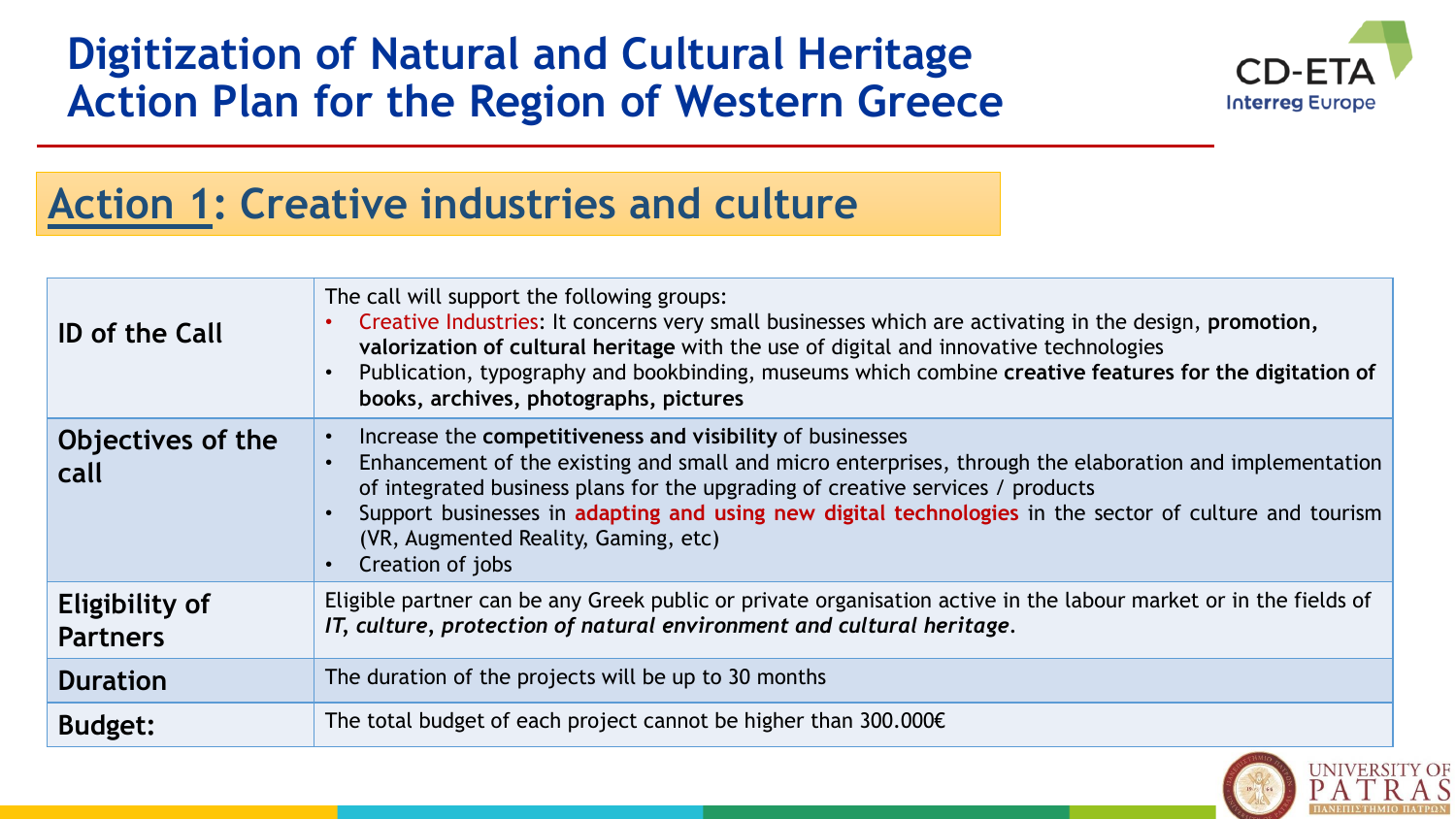

#### **Action 2: Digitization of Libraries and Archives**

| <b>ID of the Call</b>     | Implementation of a series of actions, which will create the right conditions for the promotion of the cultural<br>wealth of the local and regional Libraries at local, regional and national level. The provision of digital cultural<br>content concerns all members of the local community, from the ordinary citizen to the researcher, students<br>and university graduates. This activity ensures the preservation of the Libraries' archives and increase the<br>number of visitors in the Library.                                                                                                                                                                              |
|---------------------------|-----------------------------------------------------------------------------------------------------------------------------------------------------------------------------------------------------------------------------------------------------------------------------------------------------------------------------------------------------------------------------------------------------------------------------------------------------------------------------------------------------------------------------------------------------------------------------------------------------------------------------------------------------------------------------------------|
| Objectives of the<br>call | Research, collection, preservation, valorization and dissemination of historical evidence concerning the<br>history of Greece<br>The promotion of the history of the area and Greece to the wider public<br>Integrated documentation of the entire collection, with full use of thematic indexing<br>$\bullet$<br>Storage, management and promotion of the digital material through digital repository services<br>$\bullet$<br>Training of the users<br>$\bullet$<br>Activities for its dissemination in the wider public<br>$\bullet$<br>Installation of the appropriate equipment for the processing, storage and documentation of digital<br>$\bullet$<br>material and maintenance. |
| <b>Beneficiaries</b>      | The local community, educational community, Scholars of historical studies at local / regional and national /<br>international level, Researchers of humanities, Journalism community, Every citizen of cultural interest                                                                                                                                                                                                                                                                                                                                                                                                                                                               |
| <b>Duration</b>           | The duration of the projects will be up to 18 months                                                                                                                                                                                                                                                                                                                                                                                                                                                                                                                                                                                                                                    |
| <b>Budget:</b>            | The total budget of each project cannot be higher than $200.000 \epsilon$                                                                                                                                                                                                                                                                                                                                                                                                                                                                                                                                                                                                               |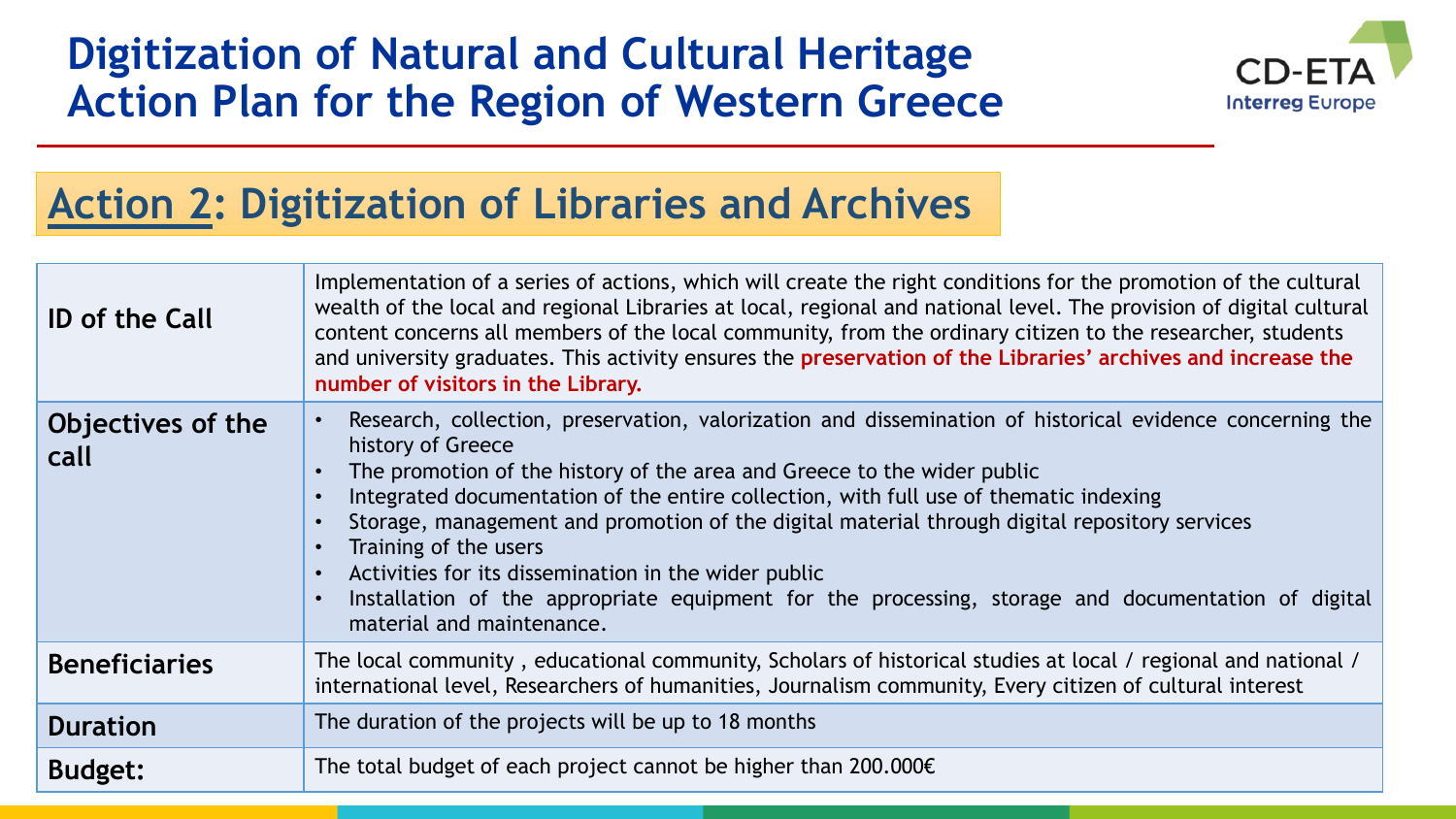

### **Action 3: Digitization of Vouraikos gorge pathway & other regional pathways**

| <b>ID of the Call</b>     | Digitization of the regional pathways and mountain trails of the area, which are characterized by significant<br>beauty, natural aesthetic and are visited by a vast amount of people. Special attention is given to the<br>pathway of Vouraikos gorge, which belongs in the National Park of Chelmos-Vouraikos (Natura 2000). It<br>becomes more and more famous in Greek and foreign visitors, and the call aims to promote it in a wider<br>public, not only the specific route but the whole area which is characterized by an extremely natural beauty.                                                                    |
|---------------------------|---------------------------------------------------------------------------------------------------------------------------------------------------------------------------------------------------------------------------------------------------------------------------------------------------------------------------------------------------------------------------------------------------------------------------------------------------------------------------------------------------------------------------------------------------------------------------------------------------------------------------------|
| Objectives of the<br>call | Promote of the E4 path of the Protected area at Diakopto village, which passes through the Vouraikos<br>gorge, following the rack railway tracks Diakopto-Kalavryta (approx. 22km)<br>Creation of a brandname of the area in the thematic tourism<br>Promotion of the digitized path in social media, tourism platforms<br>$\bullet$<br>Extension of current touristic programmes<br>$\bullet$<br>Preservation of the climbing/walking routes<br>Emergence of new thematic routes (cycling etc.)<br>Easier access in cases facilitation of mountain rescue missions<br>Creation of a safe environment for the visiting tourists |
| <b>Duration</b>           | The duration of the projects will be up to 24 months                                                                                                                                                                                                                                                                                                                                                                                                                                                                                                                                                                            |
| <b>Budget:</b>            | The total budget of each project cannot be higher than 350.000 $\epsilon$                                                                                                                                                                                                                                                                                                                                                                                                                                                                                                                                                       |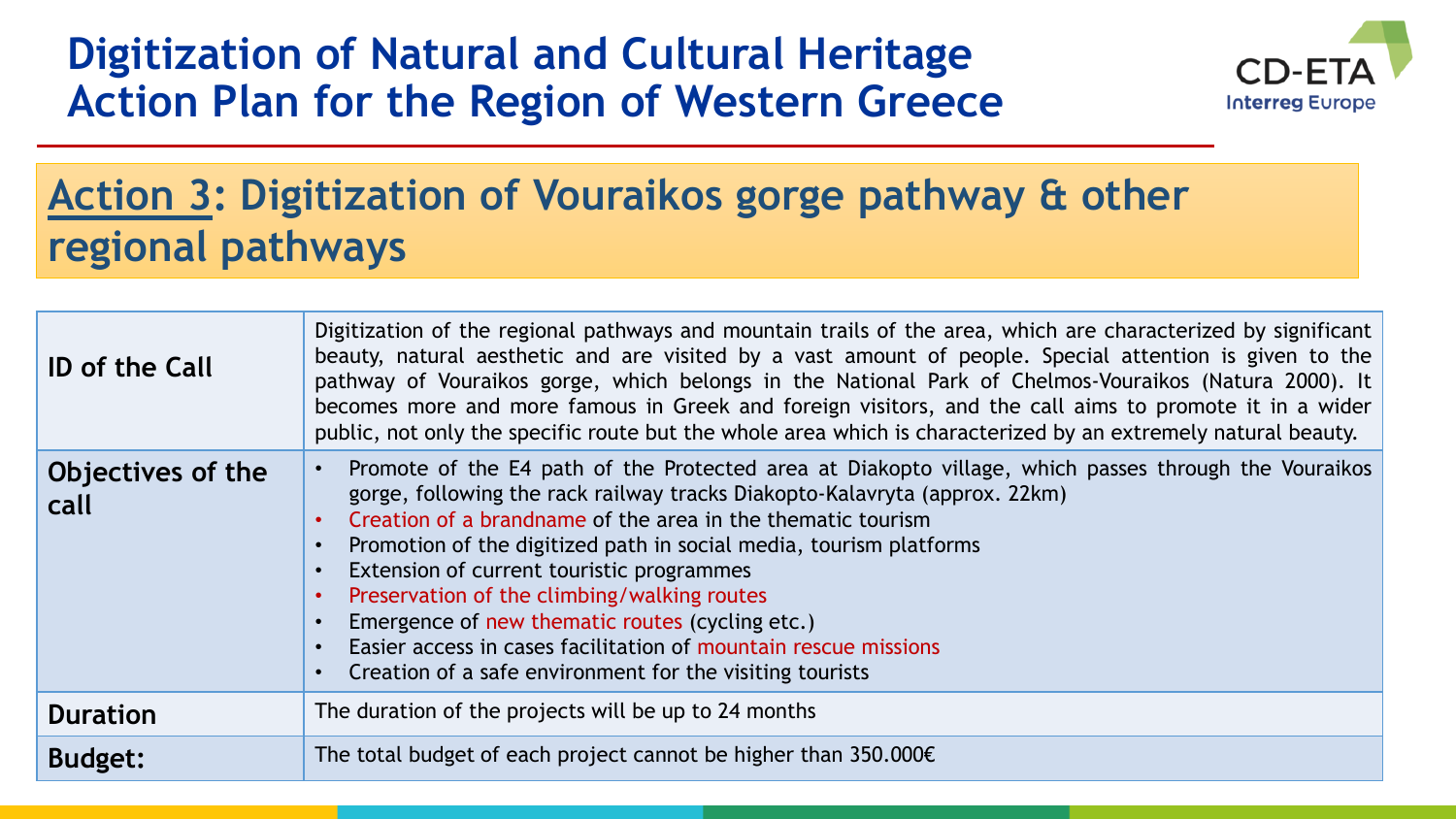

#### **Action 4: E-culture and digitisation**

| <b>ID of the Call</b>     | Creation of a cultural information hub, which will highlight and valorize the cultural heritage, while will act<br>as a benchmark and integrated source of cultural information and visibility, ensuring a framework of scientific<br>excellence, quality and multilingual presence of the Collections and the monuments of city of Patras and the<br>wider area                                                                                                                                                                                                                                                                         |  |
|---------------------------|------------------------------------------------------------------------------------------------------------------------------------------------------------------------------------------------------------------------------------------------------------------------------------------------------------------------------------------------------------------------------------------------------------------------------------------------------------------------------------------------------------------------------------------------------------------------------------------------------------------------------------------|--|
| Objectives of the<br>call | Creation of digital tools for the promotion of specific forms of tourism<br>Digital depiction of the regional cultural routes, the cultural landmarks, accompanied with related<br>information and photos, enabling the visitor to learn and visit the city without the need of a tour guide,<br>Digital management of the Brand Name of the Region of Western Greece, Destination management<br>systems (Destination Marketing)<br>Smart systems for informing the visitors when entering in the Western Greece<br>Emphasis in the use of up to date technologies such as virtual/augmented reality, smart alerting, smart<br>tags, etc |  |
| <b>Duration</b>           | The duration of the projects will be up to 24 months                                                                                                                                                                                                                                                                                                                                                                                                                                                                                                                                                                                     |  |
| <b>Budget:</b>            | The total budget of each project cannot be higher than 200.000€                                                                                                                                                                                                                                                                                                                                                                                                                                                                                                                                                                          |  |

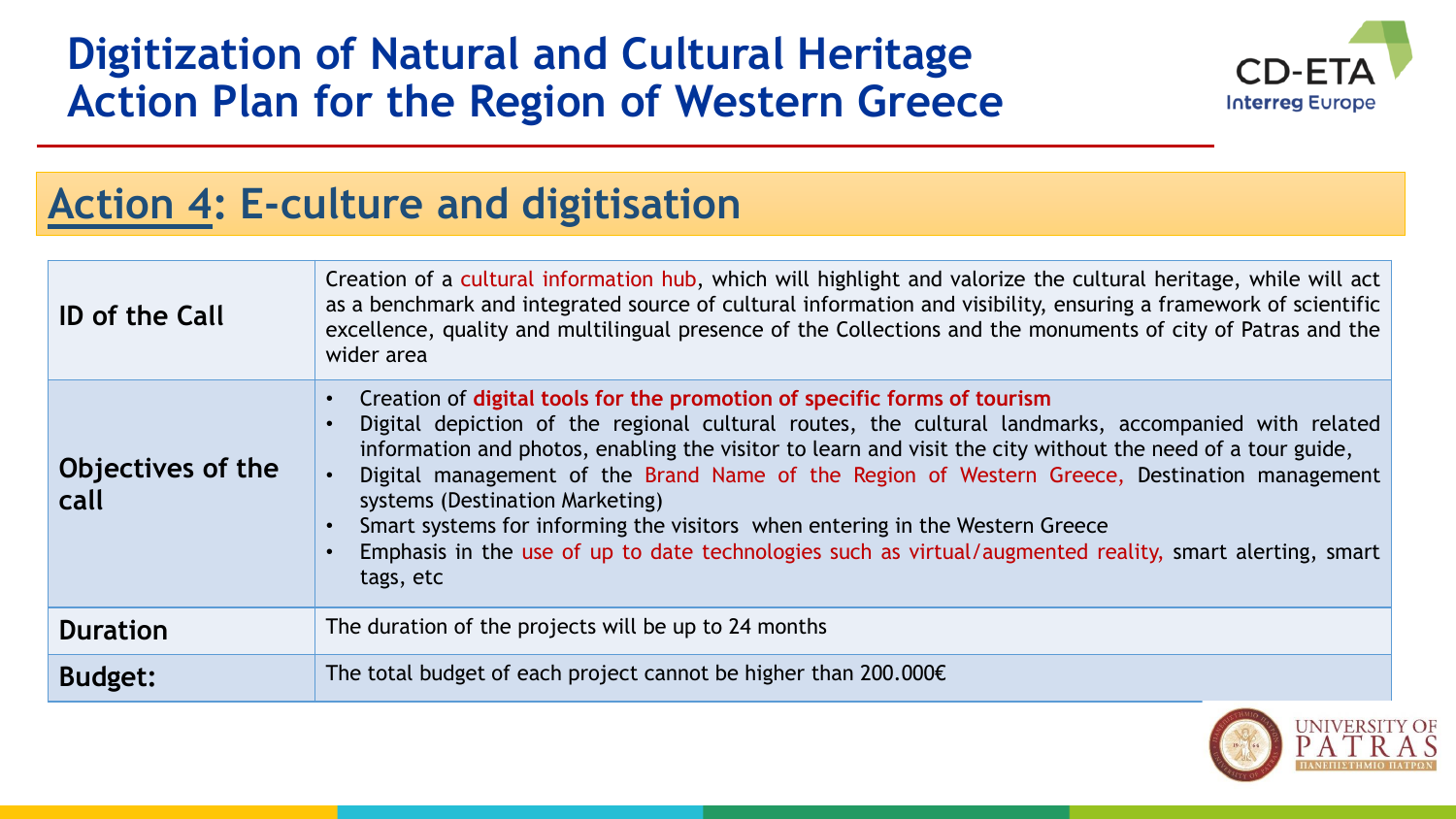

### **Action 5: Digitization of Underwater Cultural Heritage in Patras Gulf**

| <b>ID of the Call</b>     | The digitization of natural and cultural heritage of Patras Gulf is essential for the protection, preservation<br>and promotion of this heritage to the wider public. In Patras Gulf, due to its strategic geographical position,<br>many sea battles have taken place in ancient years and during the I&II World Wars. Therefore, many<br>shipwrecks are abandoned there, providing in the underwater environment special natural and cultural<br>heritage. |  |
|---------------------------|--------------------------------------------------------------------------------------------------------------------------------------------------------------------------------------------------------------------------------------------------------------------------------------------------------------------------------------------------------------------------------------------------------------------------------------------------------------|--|
| Objectives of the<br>call | Digitization activities in Patras Gulf for the underwater natural and cultural heritage<br>Creation of apps, web platforms which will perform as repository of the digitized material<br>Networking with culture and tourism professionals for the creation of thematic cultural tourism<br>Dissemination activities in order to promote the digitized material in national and international level                                                          |  |
| <b>Duration</b>           | The duration of the projects will be up to 24 months                                                                                                                                                                                                                                                                                                                                                                                                         |  |
| <b>Budget:</b>            | The total budget of each project cannot be higher than 350.000€                                                                                                                                                                                                                                                                                                                                                                                              |  |

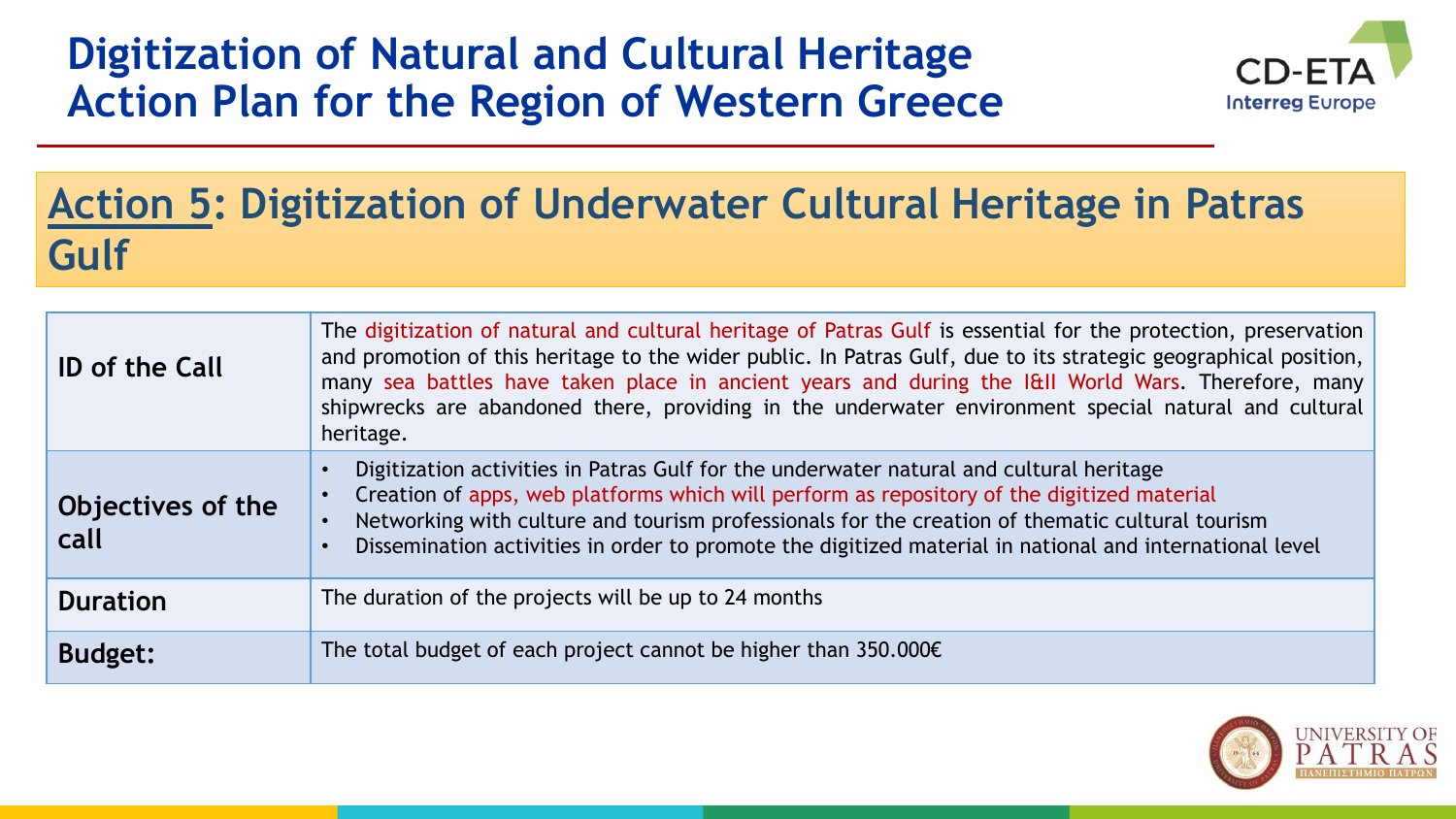

#### **Crucial stakeholders**

|                                                                                                                                                      | <b>Role</b>                                                                                                                                                                                                                                                                                                                                                                                                                                                                                                                                                                                                                                                                                                   |                                                                                                                                                                       |                                                                                                                                                                                                                                                                                                                                                                                                                                                                                                                                                                                                                                                                                                                                                                                                |  |
|------------------------------------------------------------------------------------------------------------------------------------------------------|---------------------------------------------------------------------------------------------------------------------------------------------------------------------------------------------------------------------------------------------------------------------------------------------------------------------------------------------------------------------------------------------------------------------------------------------------------------------------------------------------------------------------------------------------------------------------------------------------------------------------------------------------------------------------------------------------------------|-----------------------------------------------------------------------------------------------------------------------------------------------------------------------|------------------------------------------------------------------------------------------------------------------------------------------------------------------------------------------------------------------------------------------------------------------------------------------------------------------------------------------------------------------------------------------------------------------------------------------------------------------------------------------------------------------------------------------------------------------------------------------------------------------------------------------------------------------------------------------------------------------------------------------------------------------------------------------------|--|
| <b>Stakeholders</b>                                                                                                                                  |                                                                                                                                                                                                                                                                                                                                                                                                                                                                                                                                                                                                                                                                                                               | <b>Stakeholders</b>                                                                                                                                                   | <b>Role</b>                                                                                                                                                                                                                                                                                                                                                                                                                                                                                                                                                                                                                                                                                                                                                                                    |  |
| <b>Region of Western</b><br><b>Greece</b><br><b>University of Patras</b><br>& Researchers<br><b>Ephorates of</b><br>Antiquities &<br>archaeologists. | Is the regional authority responsible for the application of the<br>policy instrument, the launching of the calls and the<br>allocation of the funds.<br>Patras University is a pool of knowledge and its researchers<br>can contribute with their scientific knowledge and innovative<br>ideas in to the implementations of the proposed actions and<br>their further elaboration.<br>The three Ephorates of Antiquities of the Region of Western<br>Greece and the experienced archaeologists can provide all<br>the necessary information for the implementation of the<br>actions. Indeed, project CD-ETA contributed to the<br>enhancement of linkages among the Region, University and<br>the Ephorates | <b>Associations</b><br><b>Enterprises</b><br><b>Cultural</b><br><b>Organizations</b><br>(Museums, Libraries,<br><b>Archival Institutions</b><br>etc)<br><b>Divers</b> | Cultural and civic associations can contribute with ideas<br>and information specifically when we have to deal with<br>intangible cultural heritage.<br>IT enterprises will provide the necessary technological<br>knowledge and equipment for the implementation of the<br>activities<br>The contribution of cultural organisations and their<br>collaboration with all the other organisations is vety<br>important because each of them is aware of the different<br>kind of cultural heritage that will be digitised. In addition,<br>they will provide access to the researchers and IT experts<br>to the material that will be digitised (books, objects, etc)<br>In case of the digitisation of underwater cultural an d<br>natural heritage, the contribution of experienced divers is |  |
| <b>Engineers</b>                                                                                                                                     | IT engineers will provide the technological know-how and the<br>methodology of how will be implemented, in technical<br>aspects, the actions                                                                                                                                                                                                                                                                                                                                                                                                                                                                                                                                                                  |                                                                                                                                                                       | necessary                                                                                                                                                                                                                                                                                                                                                                                                                                                                                                                                                                                                                                                                                                                                                                                      |  |
| <b>Political</b><br>scientists                                                                                                                       | The political scientists can play significant role as they will<br>further elaborate the socioeconomic benefits from the<br>digitisations actions, which will preserve and promote the<br>natural and cultural science. In addition, they can suggest<br>further policy instruments towards the regional authorities                                                                                                                                                                                                                                                                                                                                                                                          |                                                                                                                                                                       | TY OF                                                                                                                                                                                                                                                                                                                                                                                                                                                                                                                                                                                                                                                                                                                                                                                          |  |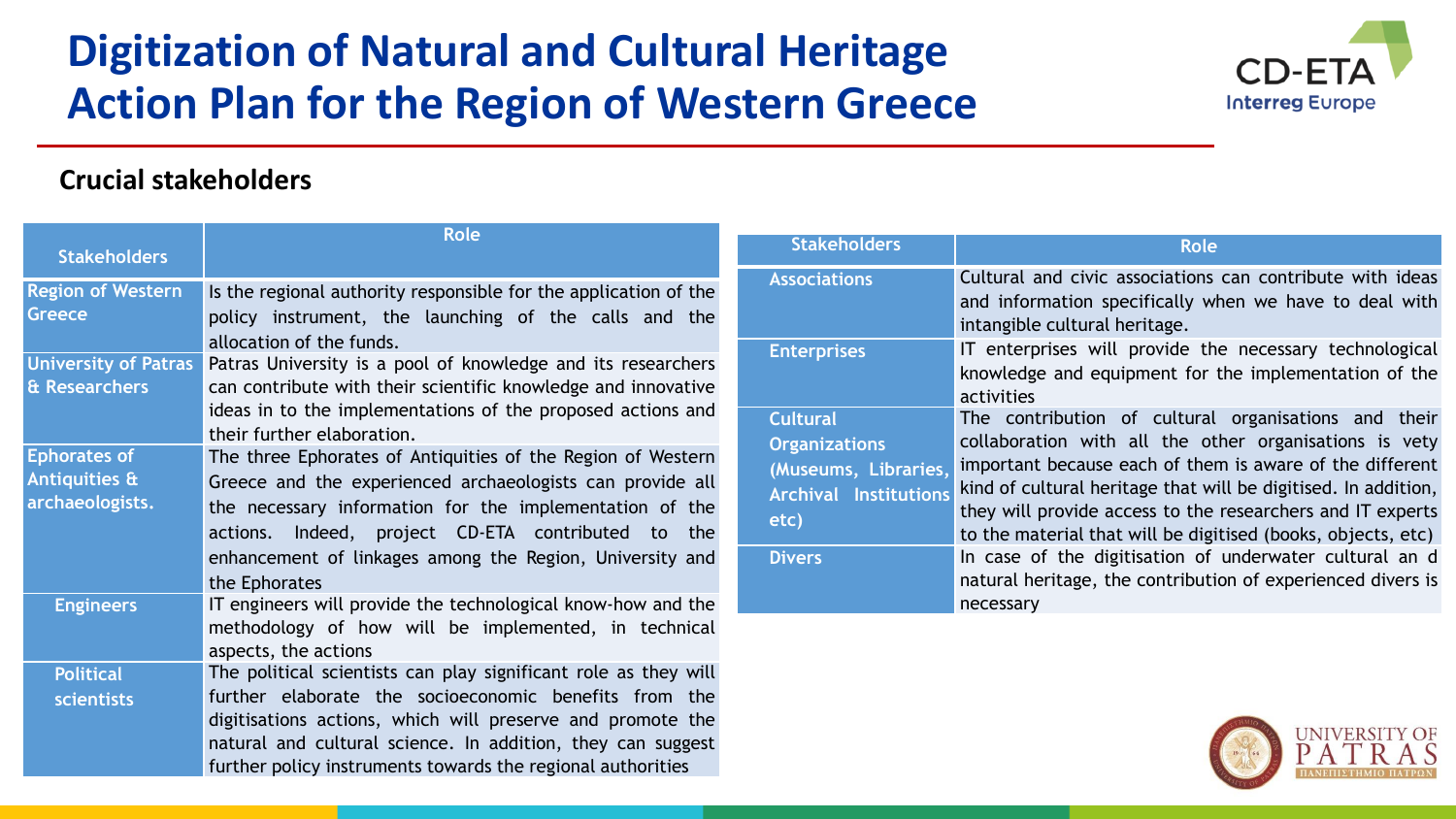

# **Level of adaption of the recommended actions**

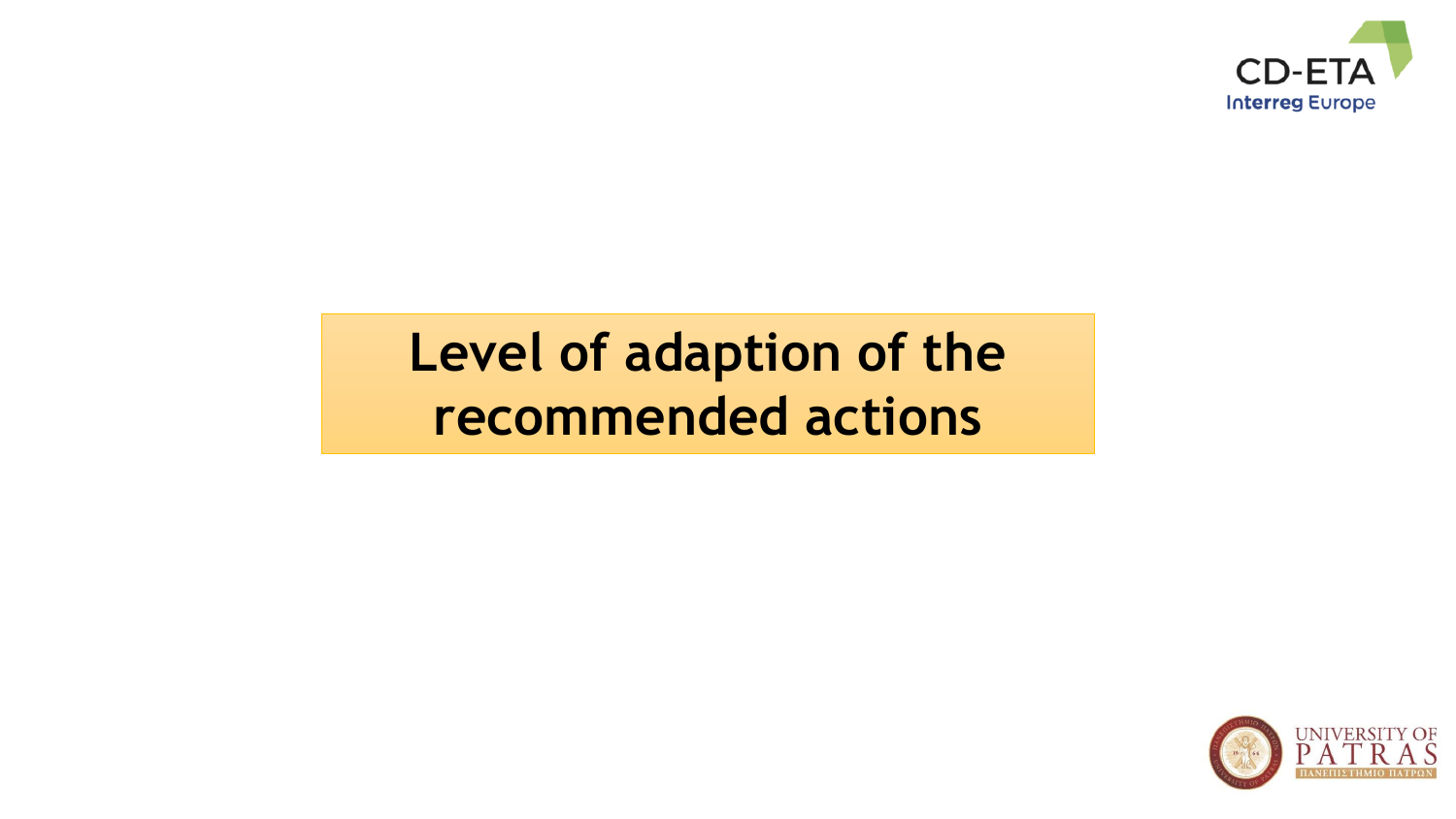

• The project started on September 2019 and concluded in April 2020

#### **Digital Works, Documentation and Registration**

- 60 handwritten volumes from the Minutes of Patras Municipal Council
- 450 works of art
- 1,500 photos from the Archive of Michalis Doris
- 25,000 pages from the Historical Archive
- 70,000 pages of rare and valuable books from the Collection of the Municipal Library.



**Interreg Europe**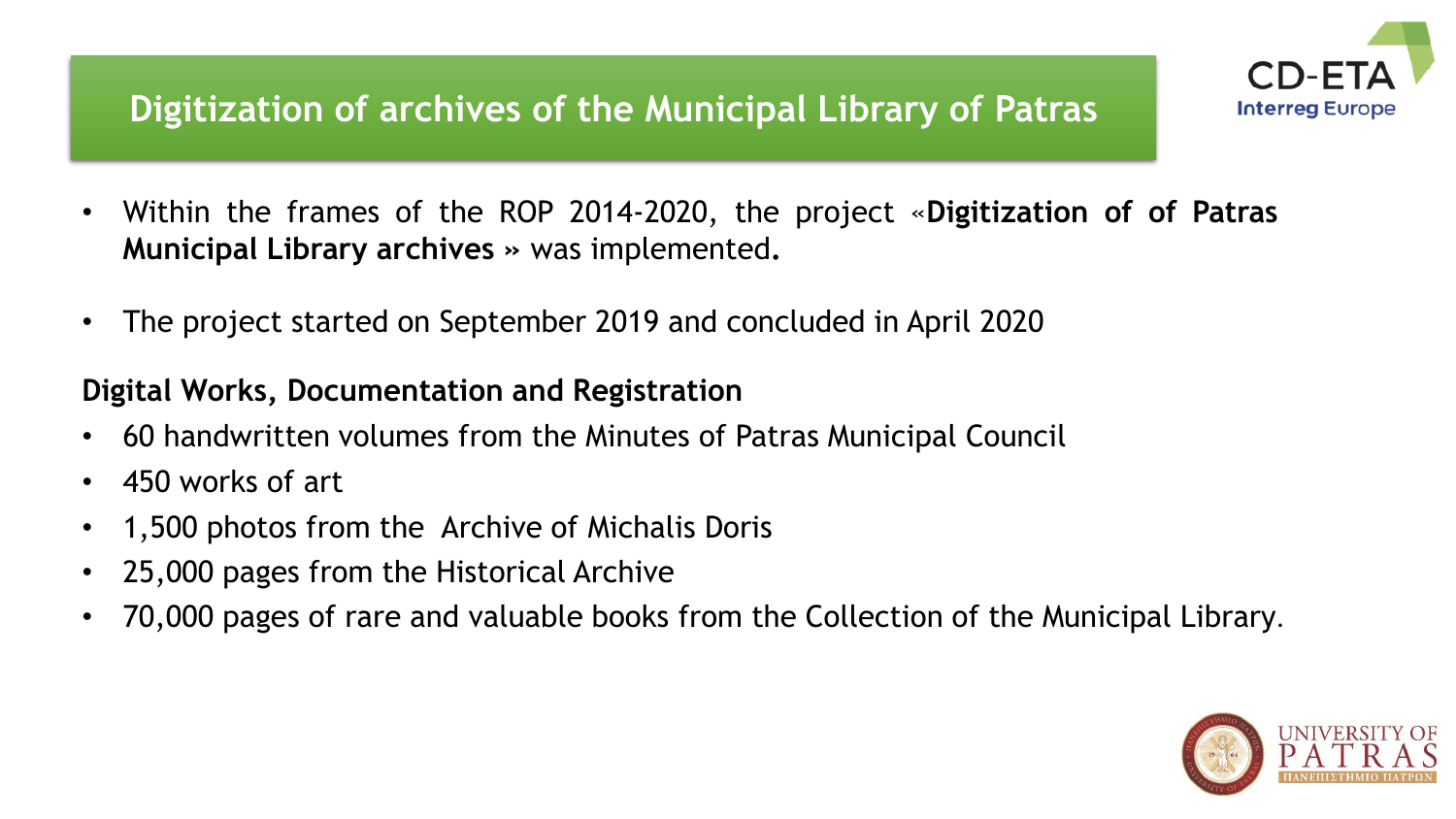- Digitization of 51,000 new bibliographic records from the catalogs of the Municipal Library
- Delivery and Installation of a Hypercamera Scanner
- **Training of employees** of the Municipal Library of Patras, who use the digitization applications, are responsible for managing the content of the system and manage the system fully after the completion of the project.

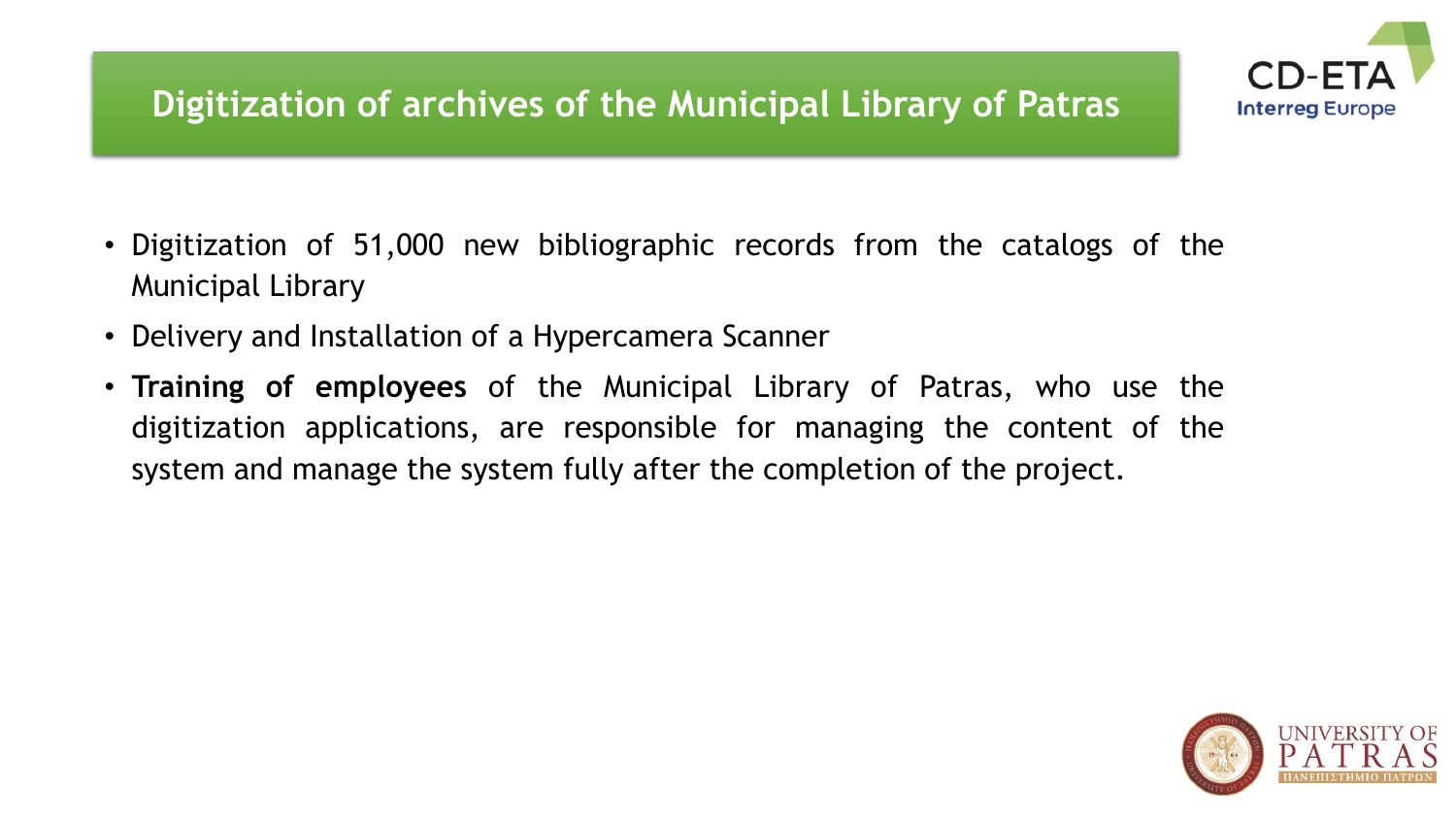

#### **Types**



Text

Cartographic Material







Projected and Video Material







Partitures



**Datasets** 

Recordings

3D Artefacts and Realia

2D Graphics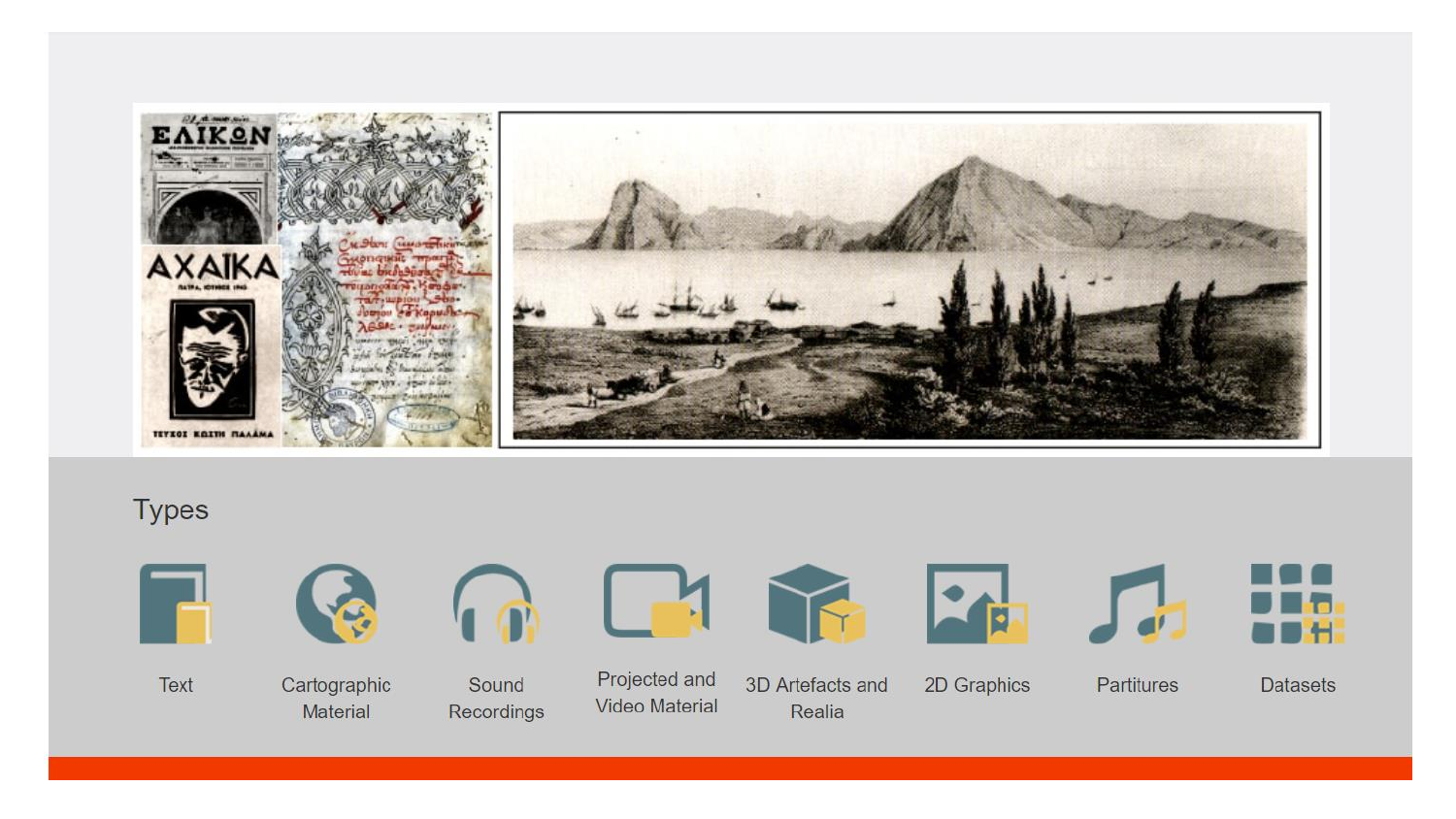#### **Creative Industries and Culture**



- Within the frames of ROP 2014-2020, a call entitled **"Support of Creative industries in Western Greece"** was launched
- Duration for submission of proposals: 02/04-02/12/2019
- Objective: Support of the **creative character of regional SMEs,** the increase of **extroversion of business activity**, the promotion of the companies of Western Greece and their products / services in the international markets
- Total Public funding of the call was 7.800.000€.

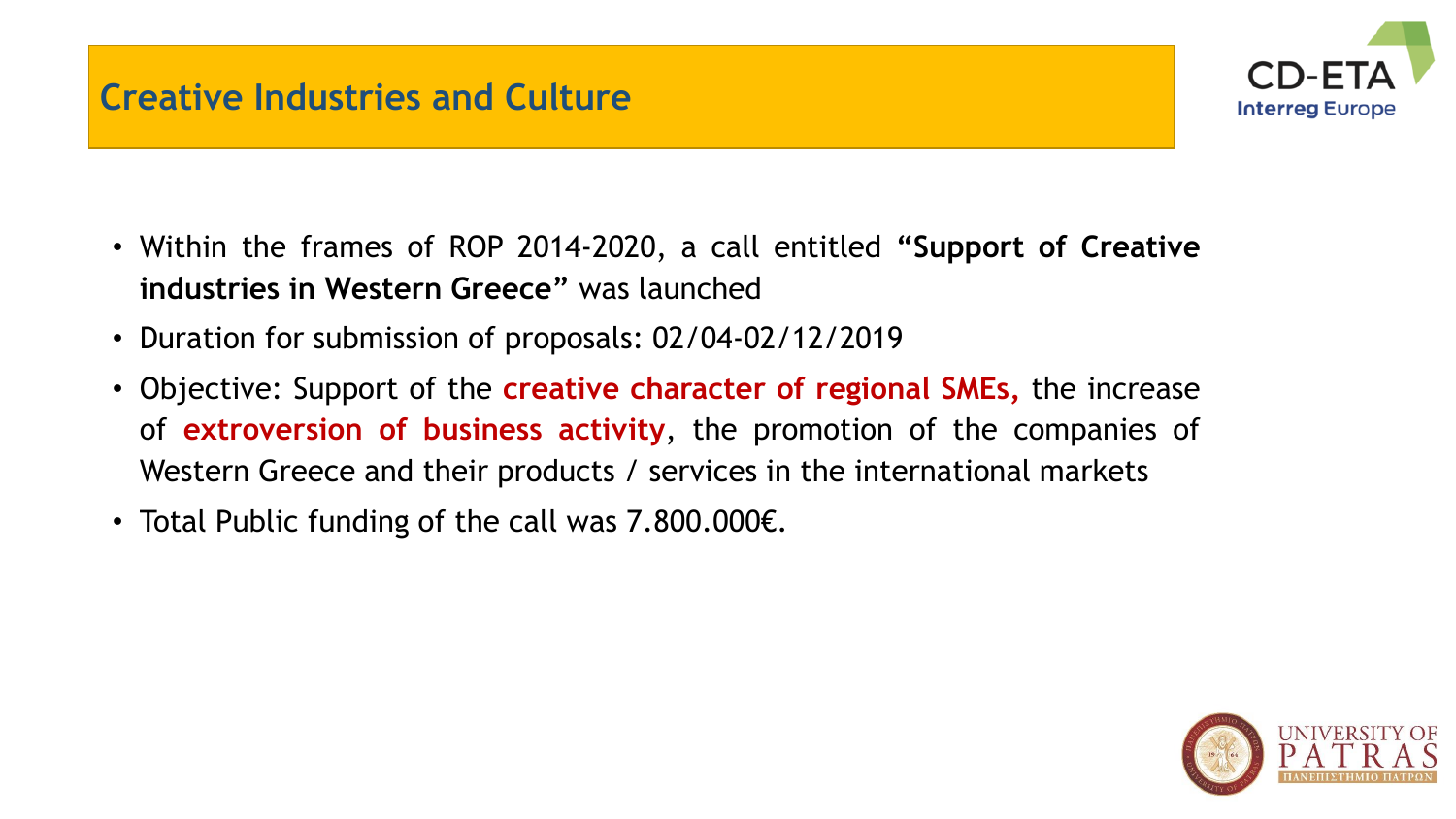

- **71 project** were approved, with total budget **5.543.139,33€** (85%-15%)
- **46 projects** concerned SMEs from the Prefecture of Achaia,**12** of Etolokarnania an **13** of the Prefecture of Ilia
- The implementation of these projects will contribute to the creation of more than 100 new job positions

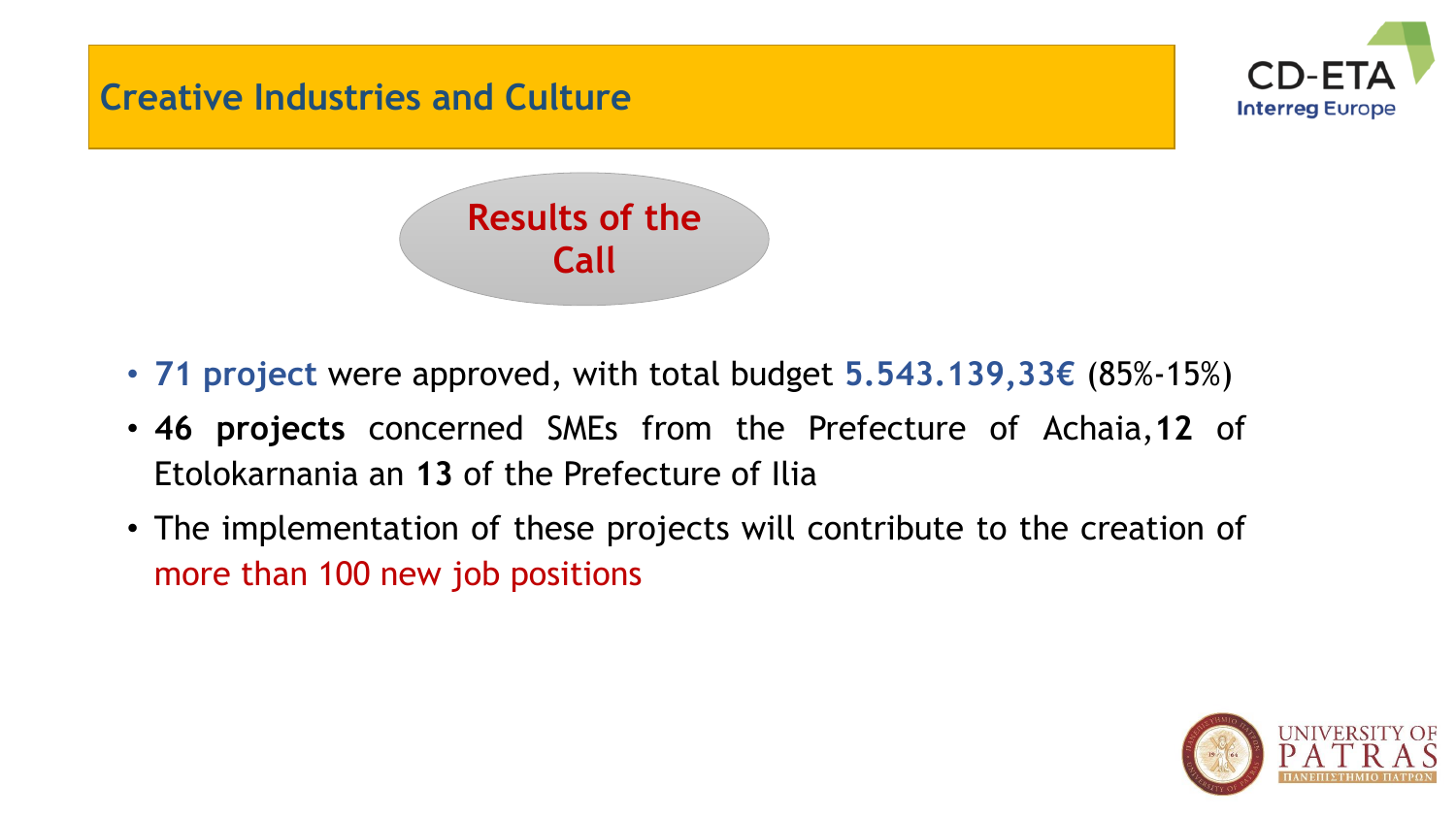

**Thematic areas of the approved projects**

- $\checkmark$  Digitization of street art and wall paintings located in the city of Patras on the facades of buildings
- $\checkmark$  Digitization of newspapers and magazines
- $\checkmark$  Creation of apps for mobile devices regarding the archival collections and events of the Patras Carnival
- $\checkmark$  3D depiction of exhibits from the Museum of Ancient Greek Technology (Katakolo, Ilia)